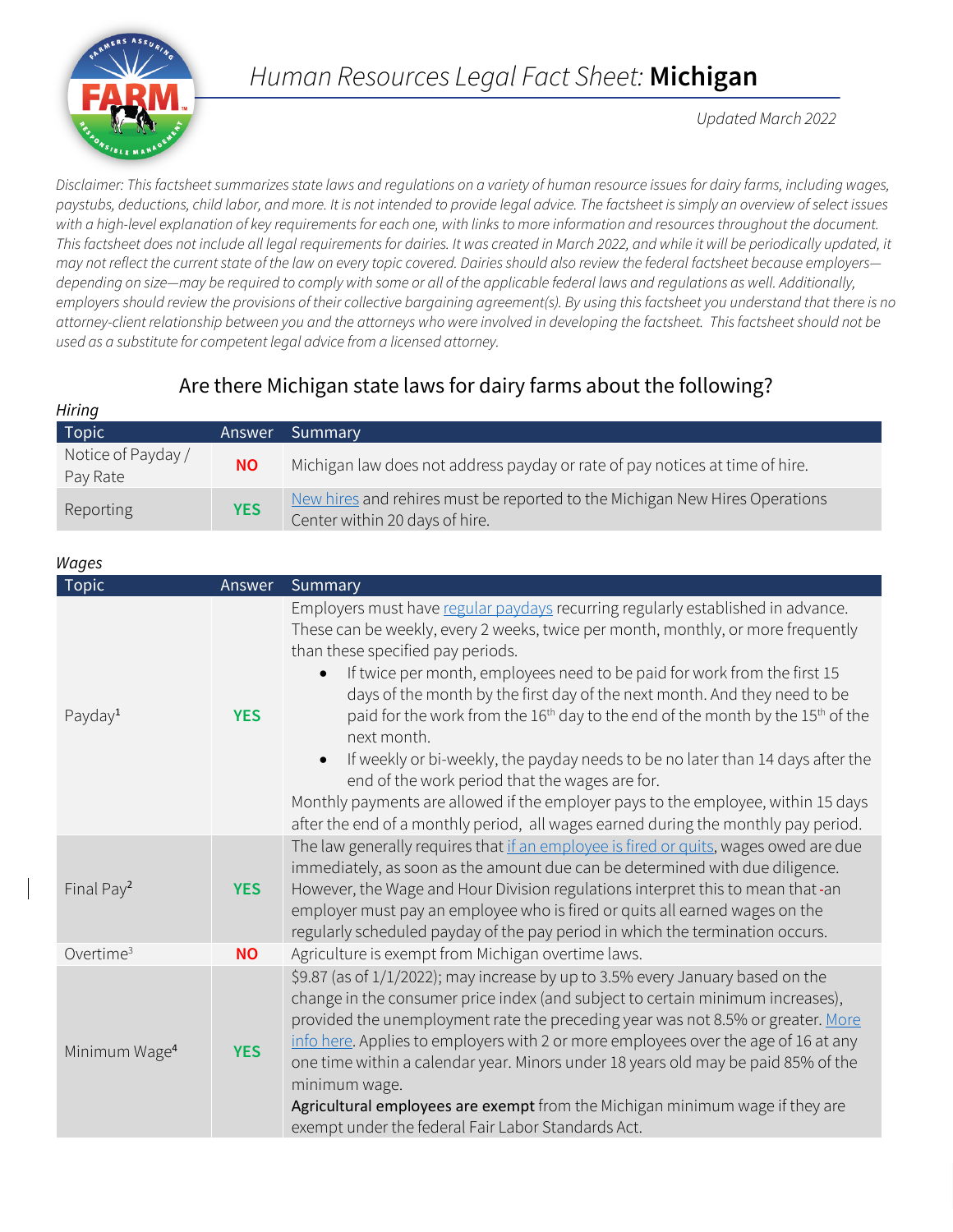

| Hours Worked                          | <b>NO</b>  | Michigan law does not explicitly address the definition of 'hours worked' for<br>purposes of calculating compensable time. Employers should follow federal laws<br>summarized in the federal factsheet.                                                                                                                                                                                                                                                                                                                                                                                                                                                                                                                                                                                                                                                                                                                                                                                                                                                                               |
|---------------------------------------|------------|---------------------------------------------------------------------------------------------------------------------------------------------------------------------------------------------------------------------------------------------------------------------------------------------------------------------------------------------------------------------------------------------------------------------------------------------------------------------------------------------------------------------------------------------------------------------------------------------------------------------------------------------------------------------------------------------------------------------------------------------------------------------------------------------------------------------------------------------------------------------------------------------------------------------------------------------------------------------------------------------------------------------------------------------------------------------------------------|
| Reporting Time Pay                    | <b>NO</b>  | Michigan does not have reporting time pay requirements, i.e. an employee is only<br>required to be paid for actual hours worked.                                                                                                                                                                                                                                                                                                                                                                                                                                                                                                                                                                                                                                                                                                                                                                                                                                                                                                                                                      |
| Pay Stub <sup>5</sup>                 | <b>YES</b> | For each payday, employers must give a paycheck statement that includes:<br>Hours worked by the employee<br>The gross wages paid<br>$\bullet$<br>_Dates for which payment is being made (pay period), and<br>$\bullet$<br>• A list of deductions<br>An employer can pay an employee by direct deposit with the written consent of the<br>employee.                                                                                                                                                                                                                                                                                                                                                                                                                                                                                                                                                                                                                                                                                                                                    |
| Taxes and<br>Withholding <sup>6</sup> | <b>YES</b> | If you are required to withhold federal income taxes, you must also withhold<br>Michigan income taxes. You must give your employees a statement of taxes<br>withheld, like a federal Form W-2, 1099-MISC or 1099-R. More resources.<br>You must pay Michigan Unemployment Insurance taxes if:<br>You paid cash wages to farm workers of \$20,000 or more in a quarter in the<br>$\bullet$<br>current or previous calendar year; OR,<br>You employed ten or more farm workers for agricultural services some part<br>$\bullet$<br>of a day in 20 or more weeks of the current or previous calendar year.<br>All agricultural services must be included in this calculation. Certain family<br>employment is excluded from coverage requirements (a parent employed by their<br>son/daughter, a person employed by their spouse, or a child under 18 employed by<br>a parent). Unemployment taxes are paid by the employer; they are not taken out of<br>employee pay. You can credit the amount you pay to Michigan in calculating how<br>much you owe for federal unemployment taxes. |
| Deductions <sup>7</sup>               | <b>YES</b> | Deductions required by law or courts (for ex. tax withholdings) do not require written<br>authorization from the employee. All other deductions require the employee's<br>written, voluntary consent (a separate consent is required for each deduction). The<br>deductions must be itemized. It is illegal to coerce or threaten to fire the employee<br>to get them to agree to a deduction. Deductions for the employer's benefit cannot<br>take the employee's wages below minimum wage. Refer to the federal fact sheet for<br>additional rules on wage deductions.                                                                                                                                                                                                                                                                                                                                                                                                                                                                                                              |
| Bonuses <sup>8</sup>                  | <b>YES</b> | Under Michigan law, employers are only required to pay bonuses in accordance with<br>the terms set forth in a written contract or written policy. Generally, discretionary<br>bonuses would not be considered wages, while nondiscretionary bonuses should be<br>considered wages and protected under wage law.<br>A nondiscretionary bonus is one where the amount and criteria for getting the bonus<br>are announced in advance. For example, performance goals (like meeting somatic<br>cell count goals) that workers know about in advance. Discretionary bonuses are<br>ones that are not announced in advance, not expected by the employee, and not an                                                                                                                                                                                                                                                                                                                                                                                                                       |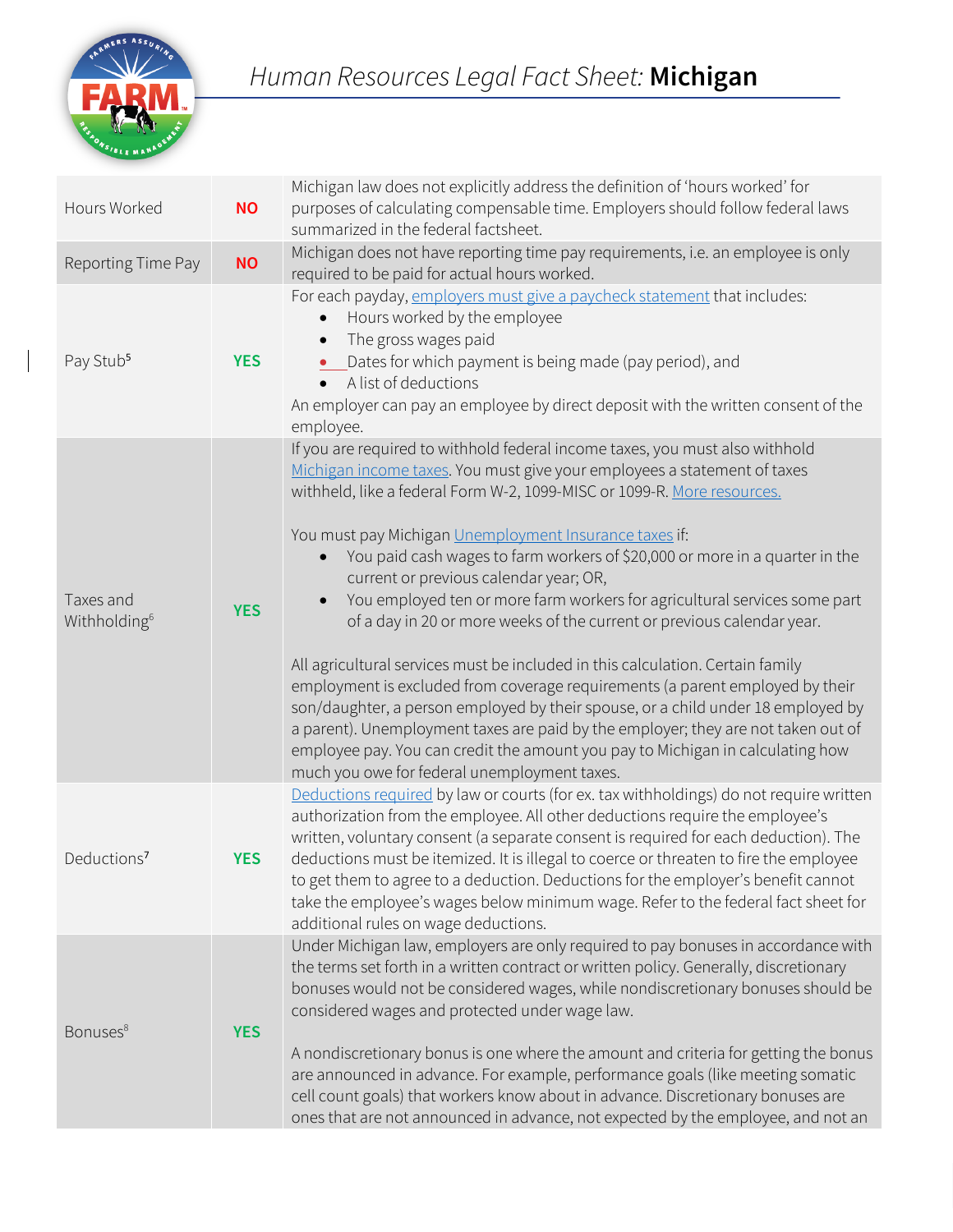

| incentive for the employee. For example, when the farm reaches a certain financial<br>goal and decides to give all employees a bonus. |
|---------------------------------------------------------------------------------------------------------------------------------------|
| Employers must follow any written policy they have about paying bonuses.                                                              |

| Recordkeeping                            |            |                                                                                                                                                                                                                                                                                                                                                                                                                                                                                                                                                                                                                                                                                                                                                                                                                                                                                                                                                                                                                                                                                                                                                                                                                                                                                                 |  |
|------------------------------------------|------------|-------------------------------------------------------------------------------------------------------------------------------------------------------------------------------------------------------------------------------------------------------------------------------------------------------------------------------------------------------------------------------------------------------------------------------------------------------------------------------------------------------------------------------------------------------------------------------------------------------------------------------------------------------------------------------------------------------------------------------------------------------------------------------------------------------------------------------------------------------------------------------------------------------------------------------------------------------------------------------------------------------------------------------------------------------------------------------------------------------------------------------------------------------------------------------------------------------------------------------------------------------------------------------------------------|--|
| <b>Topic</b>                             | Answer     | Summary                                                                                                                                                                                                                                                                                                                                                                                                                                                                                                                                                                                                                                                                                                                                                                                                                                                                                                                                                                                                                                                                                                                                                                                                                                                                                         |  |
| Payroll <sup>9</sup>                     | <b>YES</b> | Employers must keep employee records for a minimum of three years that include:<br>employee's name<br>address<br>birth date<br>occupation or classification in which employed<br>total daily hours worked (including starting and ending times)<br>$\bullet$<br>total basic rate of pay<br>total hours worked in each pay period<br>$\bullet$<br>total wages paid each pay period<br>$\bullet$<br>a separate itemization of deductions<br>a listing or itemization of fringe benefits<br>Payroll records containing this information shall be open to inspection by the<br>Department of Licensing and Regulatory Affairs at any reasonable time. Employers<br>must also keep signed authorizations for wage deductions.                                                                                                                                                                                                                                                                                                                                                                                                                                                                                                                                                                        |  |
| Personnel File -<br>Access <sup>10</sup> | <b>YES</b> | Employers with four (4) or more employees are subject to Michigan laws on<br>employee's right to access personnel files. A personnel record means a record kept<br>by the employer about an employee that can be used to determine qualifications<br>for employment, promotion, transfer, additional compensation, or disciplinary<br>action. Examples of items included in a personnel record include: employment<br>applications, performance evaluations, or disciplinary actions.<br>Personnel records cannot include employee references if the identity of the person<br>making the reference would be disclosed; materials about staff plans that can<br>relate to more than one employee (salary increases, bonus plans, promotions, etc.);<br>medical reports and records made or obtained by the employer; personal<br>information about a person other than the employee, and more.<br>If the employer keeps a personnel record, a current or former employee can<br>request, in writing, to view their personnel record at reasonable intervals, generally<br>not more than 2 times per calendar year unless law or collective bargaining<br>agreements say otherwise. Reviewing it should happen at a location reasonably<br>close to the workplace and during normal office hours |  |
| Unemployment<br>Insurance <sup>11</sup>  | <b>YES</b> | Employers covered under unemployment insurance taxes must file a quarterly<br>wage report with the unemployment agency which include for each employee:<br>name, social security number, gross wages paid during each quarter, and the<br>employer's name, address, and federal and state employer identification numbers.                                                                                                                                                                                                                                                                                                                                                                                                                                                                                                                                                                                                                                                                                                                                                                                                                                                                                                                                                                      |  |
| Workers'<br>Compensation                 | <b>NO</b>  | Michigan law does not specify guidelines for employers to maintain workers'<br>compensation records. However, injuries and illnesses are reportable to comp                                                                                                                                                                                                                                                                                                                                                                                                                                                                                                                                                                                                                                                                                                                                                                                                                                                                                                                                                                                                                                                                                                                                     |  |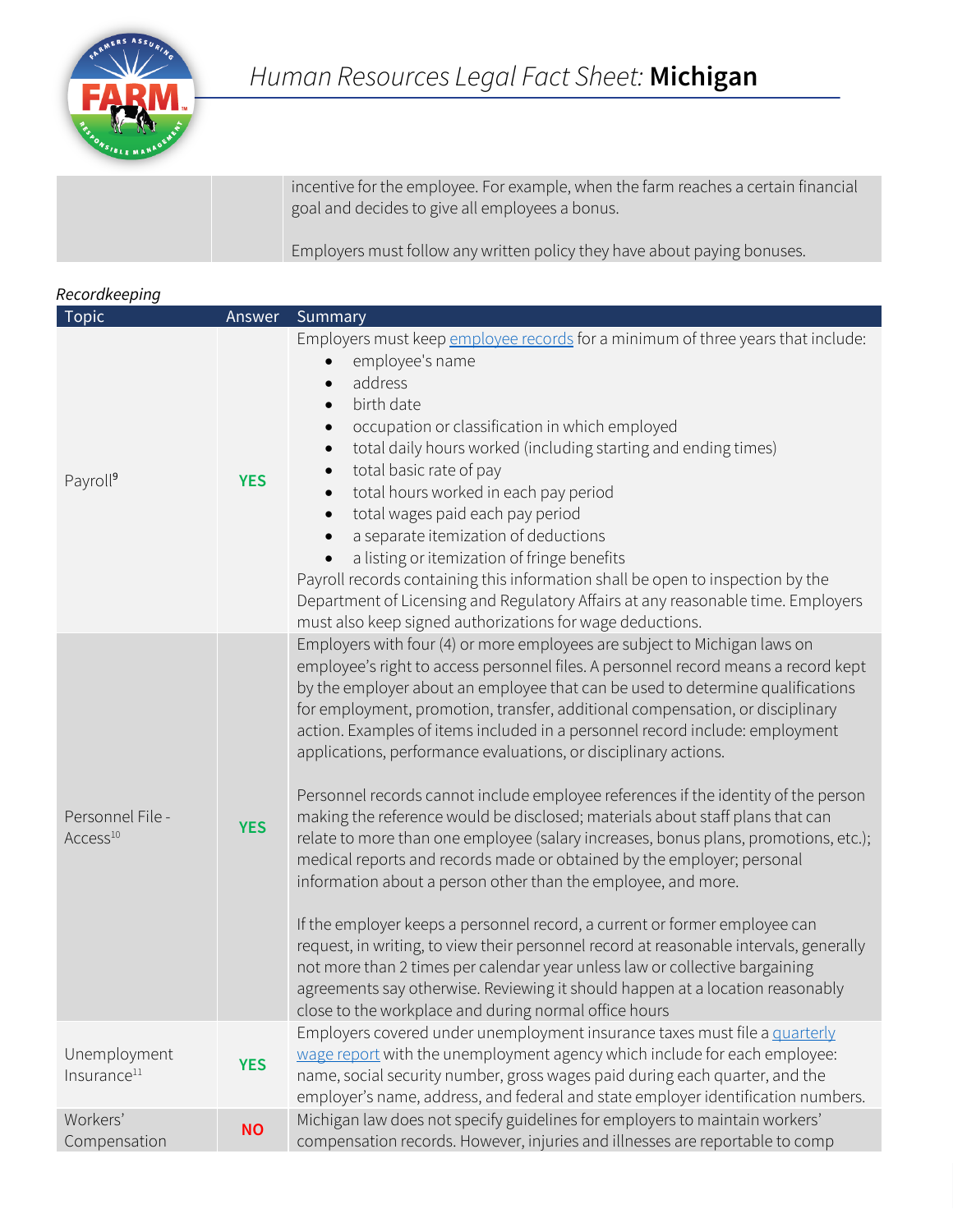

|                    |            | providers, unless self-insured. Deaths and certain disabilities must be reported to<br>the Bureau of Workers' Disability Compensation. You can get more information<br>here. And recordkeeping rules apply under OSHA.                                                                                                                                                                                                                                                                                                                                                                                                                               |
|--------------------|------------|------------------------------------------------------------------------------------------------------------------------------------------------------------------------------------------------------------------------------------------------------------------------------------------------------------------------------------------------------------------------------------------------------------------------------------------------------------------------------------------------------------------------------------------------------------------------------------------------------------------------------------------------------|
|                    | <b>YES</b> | Employers with 11 or more employees are covered by MIOSHA's recordkeeping<br>requirements. More here.                                                                                                                                                                                                                                                                                                                                                                                                                                                                                                                                                |
| OSHA <sup>12</sup> |            | With some exceptions, each employer is required to keep records of work-related<br>fatalities, injuries and illnesses that meet one or more of the general recording<br>criteria, including:<br>Death,<br>$\bullet$<br>Days away from work,<br>Restricted work,<br>Transfer to another job,<br>$\bullet$<br>Medical treatment beyond first aid,<br>Loss of consciousness, or<br>A significant injury/illness diagnosed by a physician or other licensed health<br>care professional.                                                                                                                                                                 |
|                    |            | Michigan employers can use either MIOSHA or federal OSHA forms. You must save<br>the 300 Log, the privacy case list, if one exists, the annual summary and the 301<br>Incident Report forms for 5 years following the end of the calendar year that these<br>records cover. When an authorized government representative asks for the records<br>you keep under these rules, you must provide copies of the records within 4<br>business hours. Records should be kept at the workplace.<br>Agricultural employers, including dairy farmers, with 20 or more employees are now<br>required to submit the Form 300A to OSHA electronically each year. |
| Federal            | <b>YES</b> | There are numerous federal rules about recordkeeping. Employers should review<br>the federal factsheet.                                                                                                                                                                                                                                                                                                                                                                                                                                                                                                                                              |

## *Working Conditions*

| <b>Topic</b>                   | Answer     | Summary                                                                                                                                                                                                                                                     |
|--------------------------------|------------|-------------------------------------------------------------------------------------------------------------------------------------------------------------------------------------------------------------------------------------------------------------|
| Bathrooms <sup>13</sup>        | <b>YES</b> | Michigan law incorporates the federal Grade A Pasteurized Milk Ordinance. The<br>PMO specifies that dairy farms have one or more toilets that are conveniently<br>located, properly constructed, properly operated, and maintained in a sanitary<br>manner. |
| <b>Working Hours</b>           | <b>NO</b>  | No max hour or day requirements for adults. See Child Labor (below) for maximum<br>hours for minors.                                                                                                                                                        |
| Rest and Meal<br><b>Breaks</b> | <b>NO</b>  | Not required for employees 18 and older. See Child Labor (below) for requirements<br>for minors. Employers that choose to provide rest and meal breaks must follow the<br>applicable federal rules. Refer to federal fact sheet.                            |
| Labor Relations <sup>14</sup>  | <b>NO</b>  | No provision in state law recognizing farm worker rights to organize. Right to Work<br>Law passed in 2012.                                                                                                                                                  |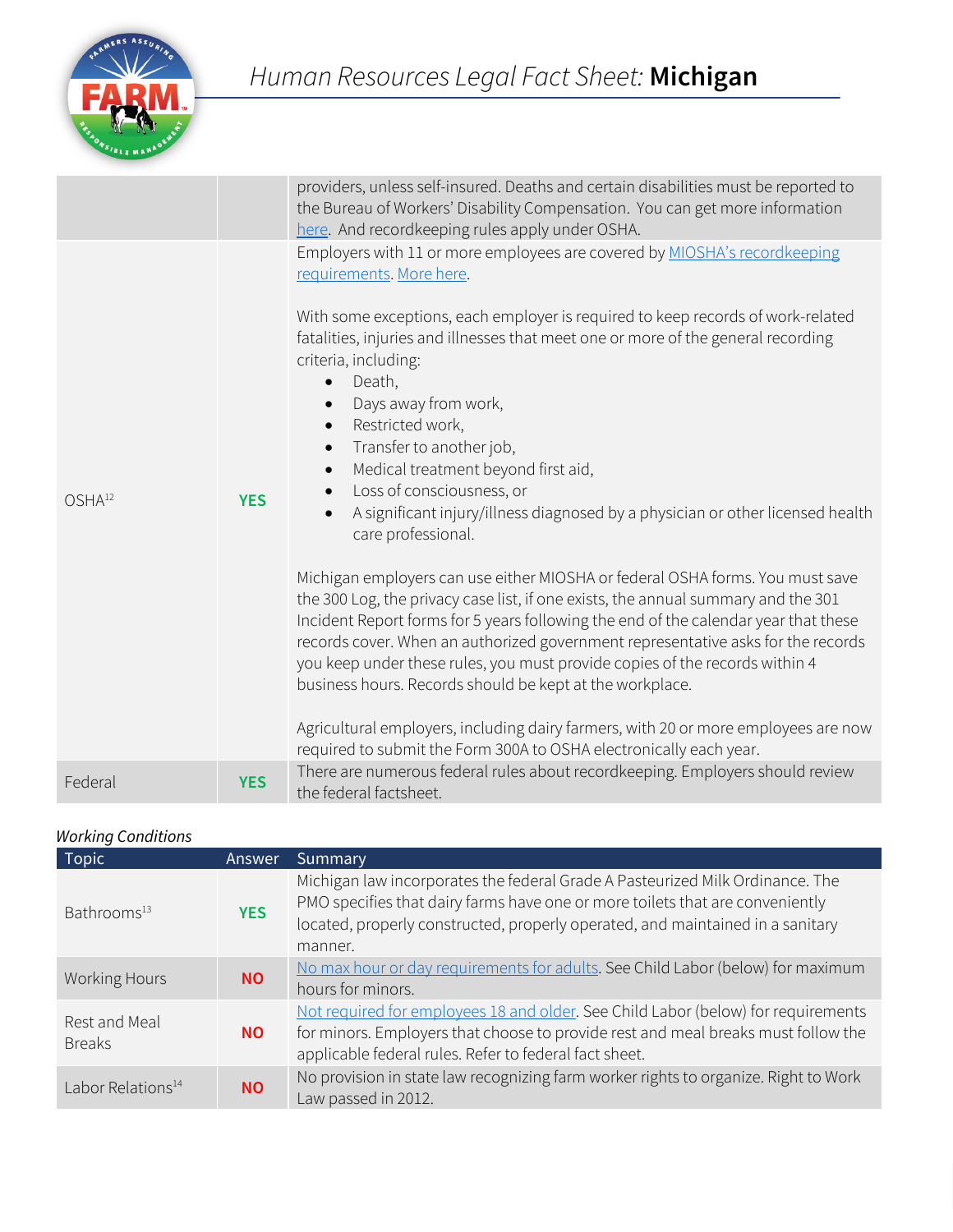

| Whistleblower<br>Protection <sup>15</sup>    | <b>YES</b>        | You cannot retaliate against an employee if, in good faith, they report a violation or<br>suspected violation of state/federal law or they are requested to participate in an<br>investigation, hearing, or inquiry with the government or courts.<br>Retaliation can mean firing, disciplining, threatening, or discriminating against an<br>employee in terms of compensation, terms of employment, conditions, location, or<br>privileges.                                                                                                                                                                                                                                                                                                                                                                                                                                                                                                                                                                                                                                                                                                                                                                                                                                                     |
|----------------------------------------------|-------------------|---------------------------------------------------------------------------------------------------------------------------------------------------------------------------------------------------------------------------------------------------------------------------------------------------------------------------------------------------------------------------------------------------------------------------------------------------------------------------------------------------------------------------------------------------------------------------------------------------------------------------------------------------------------------------------------------------------------------------------------------------------------------------------------------------------------------------------------------------------------------------------------------------------------------------------------------------------------------------------------------------------------------------------------------------------------------------------------------------------------------------------------------------------------------------------------------------------------------------------------------------------------------------------------------------|
| Paid Vacation or<br>Sick Leave <sup>16</sup> | <b>NO</b>         | Michigan's Paid Medical Leave Act went into effect on March 29, 2019. However, it<br>exempts employees who are exempt from FLSA overtime requirements. Thus, since<br>agriculture is exempt from overtime laws, this law does not apply.<br>If Michigan's Paid Medical Leave Act did apply, it would only apply to employers<br>who employ fifty (50) or more employees. It specifies that employees accrue one (1)<br>hour of paid sick leave for every 35 hours worked, up to 40 hours per year. An<br>employer is not required to allow an employee to accrue more than one hour of<br>leave in a calendar week. The time begins to accrue on the employee's date of hire,<br>but the employer may allow new employees to wait 90 days before using their time.<br>The law specifies that time may be used in 1-hour increments unless the employer<br>has a different increment policy and that policy is in writing in an employee<br>handbook. The law requires the employer to pay at a pay rate equal to the greater<br>of either the normal hourly wage, the base wage or the applicable minimum wage<br>rate.<br>Michigan law does not require employers to provide paid vacation leave.<br>Employers who choose to provide such benefits must follow their written<br>policy/contract. |
| <b>Breaks for Nursing</b><br>Mothers         | <b>NO</b>         | No state law requiring breastfeeding accommodations in the workplace, but there<br>may be requirements under federal law. Employers should refer to the federal<br>factsheet.                                                                                                                                                                                                                                                                                                                                                                                                                                                                                                                                                                                                                                                                                                                                                                                                                                                                                                                                                                                                                                                                                                                     |
| Pregnancy<br>Accommodations <sup>17</sup>    | YES/<br><b>NO</b> | Michigan law does not explicitly require pregnancy accommodations or leave for<br>private sector employees. However, per the state's anti-discrimination law,<br>employers cannot treat a woman affected by pregnancy, childbirth, or a related<br>medical condition differently than another employee similarly situated in their<br>ability or inability to work; i.e., if duties would be altered for an employee with back<br>pain, duties should be similarly altered for a pregnant employee with back pain.                                                                                                                                                                                                                                                                                                                                                                                                                                                                                                                                                                                                                                                                                                                                                                                |
| Family, Parental,<br>and Pregnancy<br>Leave  | <b>NO</b>         | Michigan has not enacted a family and medical leave law that applies to employees<br>in the private sector. Michigan's Paid Medical Leave Law may apply (see above).<br>Federal law requiring unpaid leave may also apply depending on the size of the<br>employer. Employers should refer to the federal factsheet.                                                                                                                                                                                                                                                                                                                                                                                                                                                                                                                                                                                                                                                                                                                                                                                                                                                                                                                                                                              |
| Jury Duty Leave <sup>18</sup>                | <b>YES</b>        | Michigan employers must permit an employee to take leave because he is<br>summoned for jury duty or serves on a jury. An employer is also prohibited from<br>requiring an employee to work in addition to serving jury duty on a particular day if<br>the total number of hours (jury duty and work time) would exceed the number of<br>hours the employee normally works or extend beyond normal quitting time, unless<br>such work is voluntary.                                                                                                                                                                                                                                                                                                                                                                                                                                                                                                                                                                                                                                                                                                                                                                                                                                                |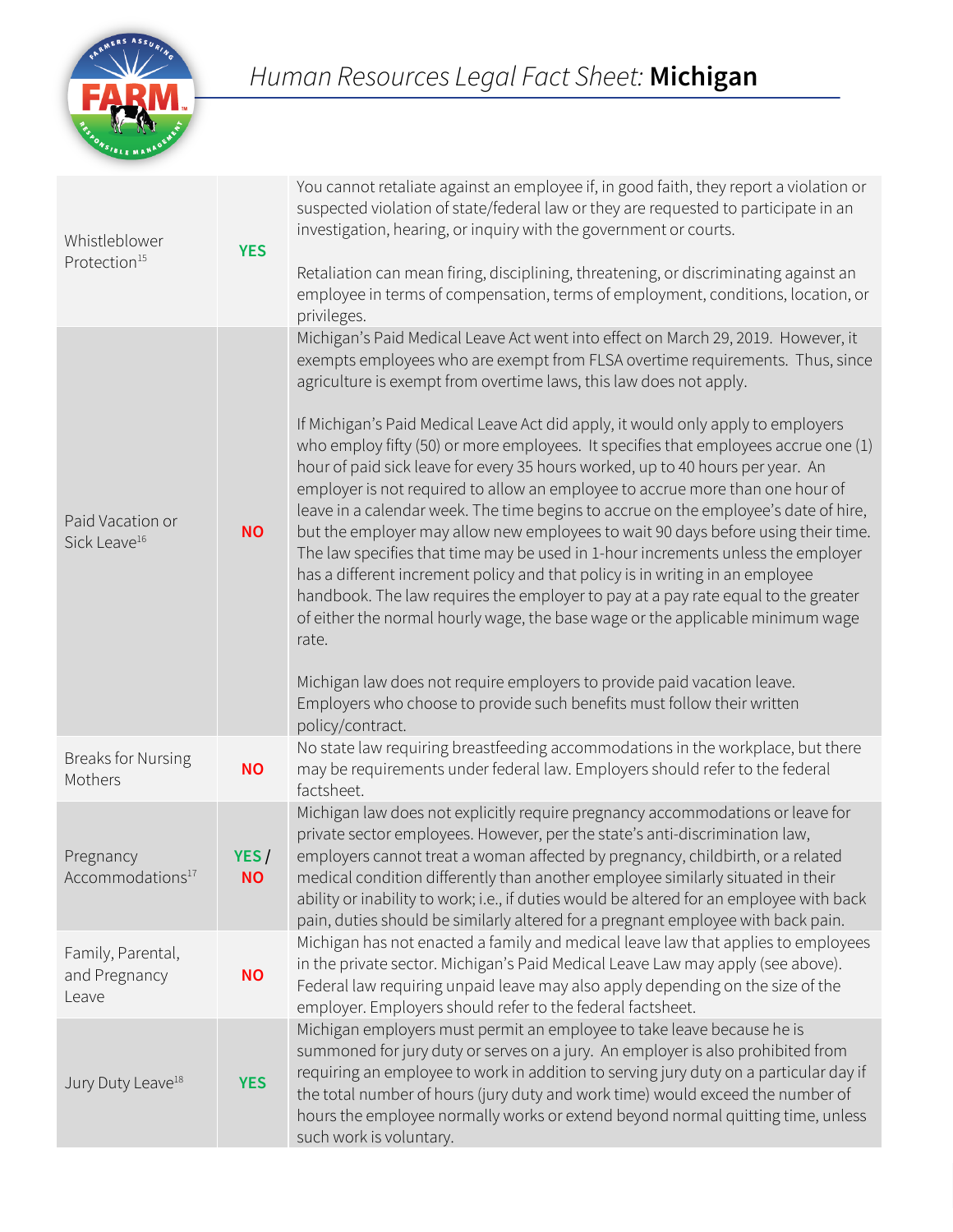

| Crime Victim and<br>Witness Leave <sup>20</sup> | <b>YES</b> | Employees who are crime victims and who are subpoenaed or requested to attend<br>court for the purpose of giving testimony may take leave to give testimony related<br>to a crime. Additionally, employees who are victim representatives (i.e., parent,<br>guardian, or custodian of child or person designated to act in place of victim), must<br>be permitted to attend court proceedings for the victim's testimony. Learn more<br>here. |
|-------------------------------------------------|------------|-----------------------------------------------------------------------------------------------------------------------------------------------------------------------------------------------------------------------------------------------------------------------------------------------------------------------------------------------------------------------------------------------------------------------------------------------|
| Military Leave <sup>19</sup>                    | <b>YES</b> | Employees must be permitted leave to be inducted into, enter, determine their<br>physical fitness for, or perform service for the military or naval forces of the United<br>States, Michigan or any other state. There is no specific amount of leave time<br>permitted, but an employer is not required to reinstate an employee who serves in<br>the military for more than 5 years without interruption, with some exceptions.             |
| Voting Leave                                    | NO.        | No provision in state law requires leave time for employees to vote.                                                                                                                                                                                                                                                                                                                                                                          |
| School Activity<br>Leave                        | <b>NO</b>  | Michigan law does not address leave for private sector employees to attend a<br>child's school activity.                                                                                                                                                                                                                                                                                                                                      |

## *Human Rights*

| Topic                                           | Answer     | Summary                                                                                                                                                                                                                                                                                                                                                                                                     |
|-------------------------------------------------|------------|-------------------------------------------------------------------------------------------------------------------------------------------------------------------------------------------------------------------------------------------------------------------------------------------------------------------------------------------------------------------------------------------------------------|
| Employment<br>Discrimination <sup>21</sup>      |            | Michigan law prohibits employment discrimination based on: race, color, religion,<br>sex, national origin, marital status, height, weight, age, pregnancy, childbirth, or<br>related medical condition, and disability.                                                                                                                                                                                     |
|                                                 | <b>YES</b> | Employment discrimination means bias in hiring (including during interviews),<br>promotion, job assignments, firing, pay, benefit plans or systems, and other terms<br>of employment.                                                                                                                                                                                                                       |
|                                                 |            | Employers cannot pay men and women different wages for comparable work on<br>jobs that have virtually the same requirements in terms of skill, effort, and<br>responsibility. Wage differences based on seniority, merit, quantity or quality of<br>production or other factors other than sex are permitted.                                                                                               |
|                                                 |            | It is illegal to retaliate against employees for filing a complaint of discrimination or<br>otherwise aiding with a complaint.                                                                                                                                                                                                                                                                              |
| Harassment / Sexual<br>Harassment <sup>22</sup> |            | Harassment based on a protected category, including sexual harassment, is<br>prohibited under the Michigan law on employment discrimination (above).<br>Harassment is unwelcome conduct. It is unlawful when (1) employees have no<br>choice but to tolerate the harassment if they want to keep their job; (2) it is so<br>severe that a regular person would see it as intimidating, hostile, or abusive. |
|                                                 | <b>YES</b> | Sexual harassment includes unwelcome sexual advances, requests for sexual favors<br>and verbal or physical conduct of a sexual nature when:                                                                                                                                                                                                                                                                 |
|                                                 |            | Engaging in such conduct is made an implicit or explicit term or condition<br>$\bullet$<br>of employment. Example: A newly hired milker is told that sexual jokes,<br>touching and nude posters are just part of farm life and she should try to<br>ignore it.                                                                                                                                              |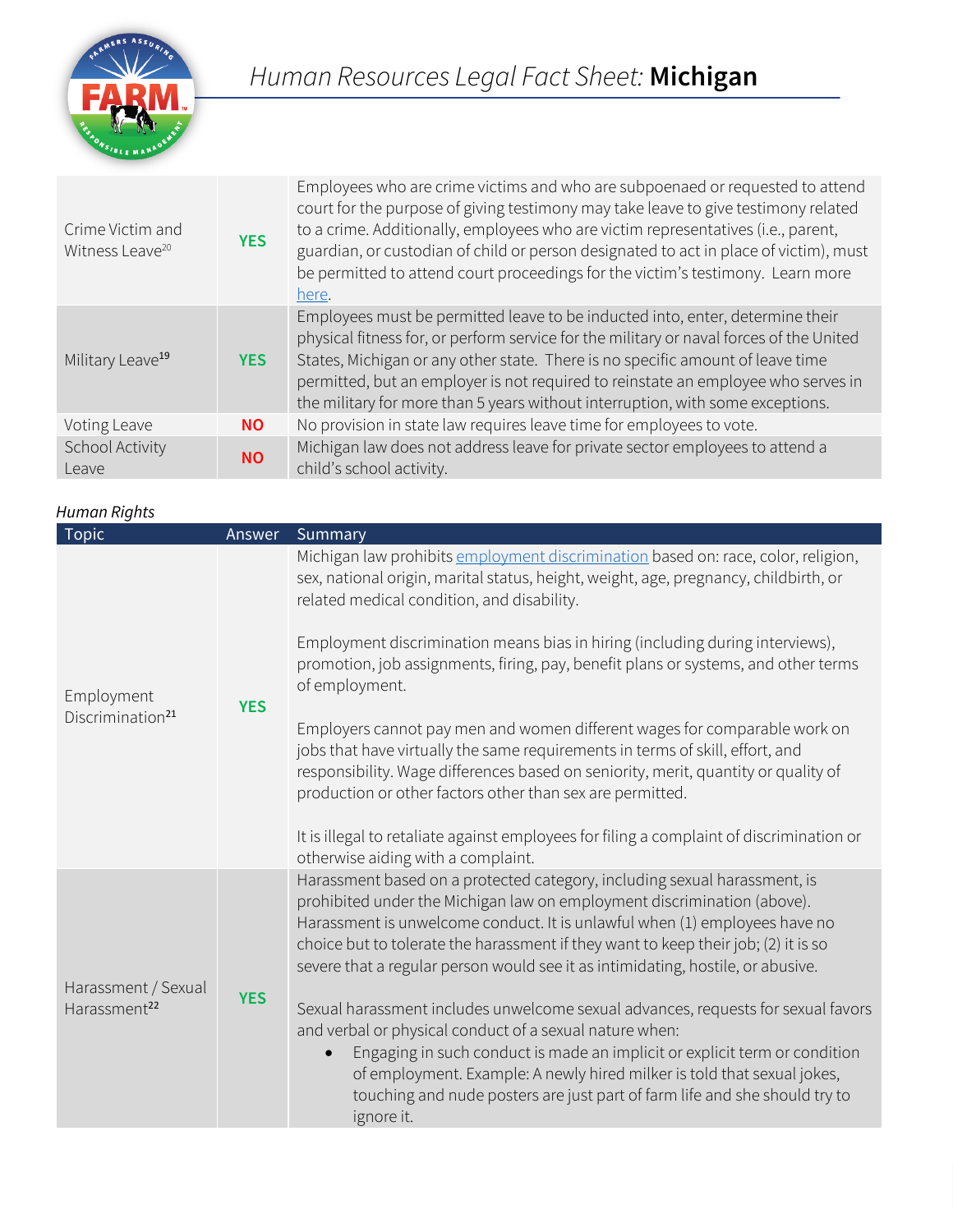

|                            |            | Acceptance or rejection of such conduct is used as the basis for an<br>employment decision affecting an employee. Example: A manager tells a<br>worker applying for a promotion that the job would be his if he just "treated<br>her right."                                                                                                          |
|----------------------------|------------|-------------------------------------------------------------------------------------------------------------------------------------------------------------------------------------------------------------------------------------------------------------------------------------------------------------------------------------------------------|
|                            |            | • The conduct interferes with an employee's work or creates an intimidating,<br>hostile or offensive work environment. Example: One worker experiences<br>repeated advances from another asking her for dates or "just to go out for<br>drinks after work." The worker says she isn't interested, but the co-worker<br>won't take 'no' for an answer. |
|                            |            | It is illegal to retaliate against employees for filing a complaint of harassment or<br>otherwise aiding with a complaint.                                                                                                                                                                                                                            |
| Forced Labor <sup>23</sup> | <b>YES</b> | Human trafficking is illegal in Michigan. Trafficking for labor means: recruiting,<br>harboring, transporting, provisioning, or obtaining of a person by any means for<br>forced labor or services. More details.                                                                                                                                     |
|                            |            | Employers should ensure they are carefully following all visa requirements or work<br>agreements to avoid any inadvertent violations.                                                                                                                                                                                                                 |

| Child Labor               |            |                                                                                                                          |
|---------------------------|------------|--------------------------------------------------------------------------------------------------------------------------|
| Topic                     | Answer     | Summary                                                                                                                  |
|                           |            | Minors need to be given a break of at least 30 minutes when working 5 or more<br>consecutive hours.                      |
| Child Labor <sup>24</sup> | <b>YES</b> | Michigan's child labor law generally does not apply to farm work, so follow federal<br>child labor laws. More info here. |
|                           |            | Follow federal rules on restricted or prohibited occupations.                                                            |

## *Health and Safety*

| <b>Topic</b> | Answer     | Summary                                                                                                                                                                                                                                                                                                                                                                                                                                                                                  |
|--------------|------------|------------------------------------------------------------------------------------------------------------------------------------------------------------------------------------------------------------------------------------------------------------------------------------------------------------------------------------------------------------------------------------------------------------------------------------------------------------------------------------------|
|              |            | Michigan has an approved state plan. Its health and safety laws are approved as "at<br>least as affective" as federal OSHA standards, but not necessarily the same. Similar<br>to federal OSHA, Michigan OSHA has a general duty clause that requires employers<br>to provide employees a workplace free from recognized hazards that can cause<br>death or serious physical harm.                                                                                                       |
| $OSHA^{26}$  | <b>YES</b> | Small farming operations in Michigan are not exempt from MIOSHA regulations.<br>Areas where the Michigan standards differ from the federal ones and are applicable<br>to dairy farms:<br>• PPE – Focus on noise and respiratory issues. The full list of PPE that<br>employers must provide is found here (325.2442; 325.2442a; 325.2442b;<br>325.2442c - pages 26 and 27). The significant differences between federal<br>and MI requirements as it relates to PPE are summarized here. |